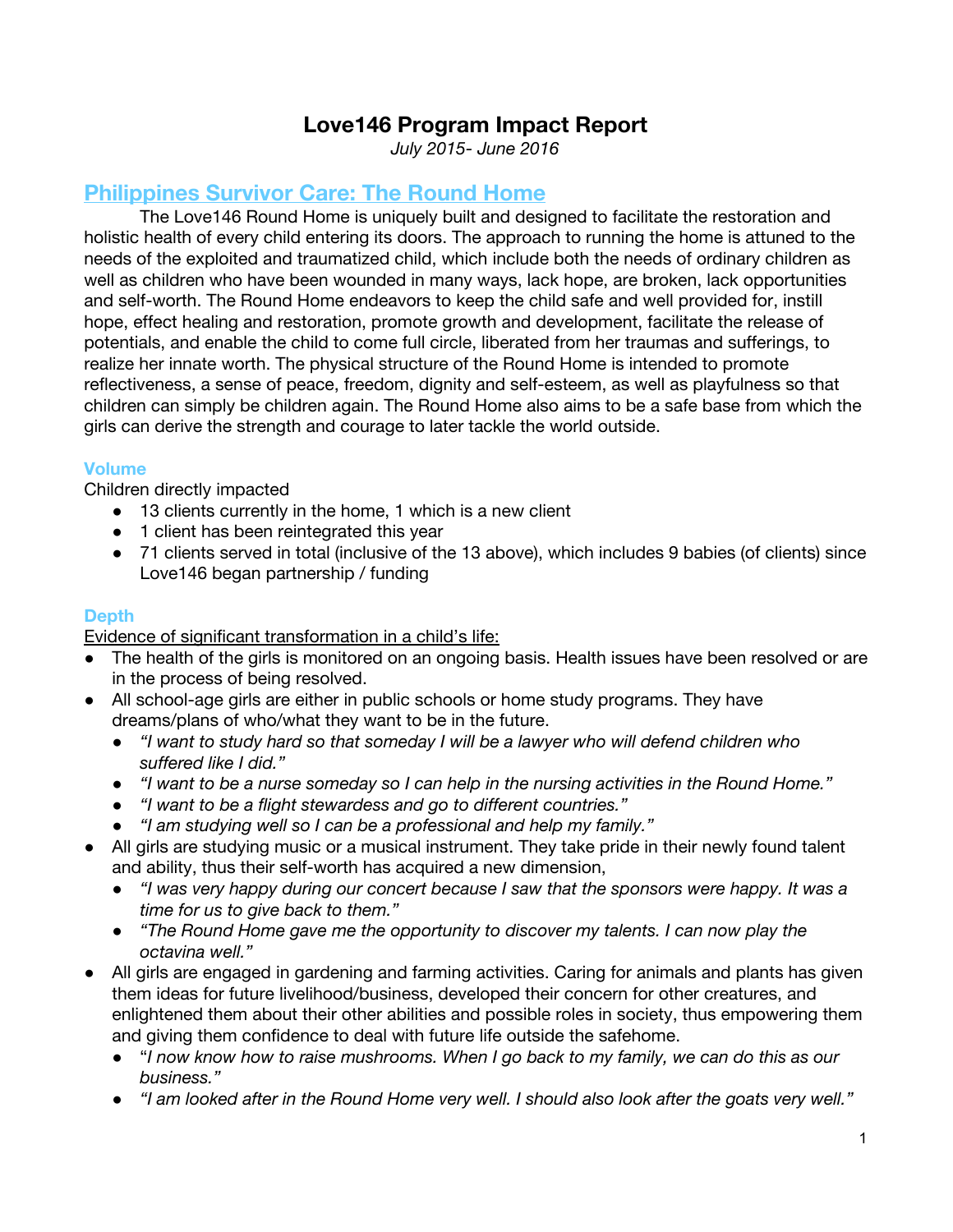- *"I feel good every time I see the chickens happy to see me and running to me to be fed, and I feed them well so they won't starve like I did when I was still on the street."*
- *"That little chick survived the storm and continued to live. I can be as strong as that little chick and also survive the storms in my life."*
- One infant was rescued from being trafficked on the street by her mother. The mother is now institutionalized in a government facility for women, awaiting legal processes to be initiated by the government. The infant is currently doing well at the Round Home.

Evidence that this project benefits the community beyond direct involvement:

- Our work with homeless street families in the past several years has enabled us to establish a relationship with them and provide some livelihood assistance, send some of the street children to school, raise the community's awareness of issues on children, and importantly led to some victimized girls from the street being admitted into the Round Home.
- Some girls from the Round Home who have been reintegrated with their families and are now part of their community continue to be monitored and given livelihood, schooling, or counseling assistance in order to be more viable in their communities. They are now self-respecting and productive members of their community, rather than the at-risk children they once were.
- In the rural community where the Round Home and White Home are located, the Love146 girls and boys are known in school to be good role models in behavior and academic performance. Moreover, the Love146 music ensemble is invited to perform at school events such as graduation and other celebrations.
- In both the urban and rural communities where we work, we have established a good relationship and partnership with the people and the officials, and we have made firm the reputation that we are here to protect, defend, and restore the children.
- Most of the employees in the Round Home come from the rural community where the Round Home is located. Thus, the Round Home has generated jobs for these rural people.

## Evidence that this project benefits the target constituents:

- Our commitment to provide holistic, high quality care for children has resulted in the Round Home receiving the "Best NGO" award for two consecutive years, nationwide and regional. Our efforts at reintegration and community-based operations have also received the highest accreditation ratings from the government.
- Children were asked about special moments in their lives.
	- *"The special moment in my life was my first day here in the Round Home because I felt that I am special. It was here where I learned everything. It was here where I learned to respect and raise animals. It's here where I experience to be happy and to have a complete family. I am thankful because I was able to pursue my studies, whereas before, I was just wandering in the street. It was also here in the Round Home where I learned to play an instrument, dance and sing, which I can be proud of."*
	- "*Performing in the concert was the special moment in my life. I was able to show my talents in playing an instrument, singing and dancing. I was glad at that time because I was not the only one who felt happy but others did as well. In the concert, I realized that simple sharing of talent is also a blessing to other people because I can bring them happiness and inspiration."*

## Evidence of collaboration and partnership:

We have implemented a multidisciplinary approach in caring for the girls. They are regularly brought to partner psychiatrists for evaluation, monitoring, and intervention. They are also brought to partner medical doctors and dentists for health concerns, whenever the need arises.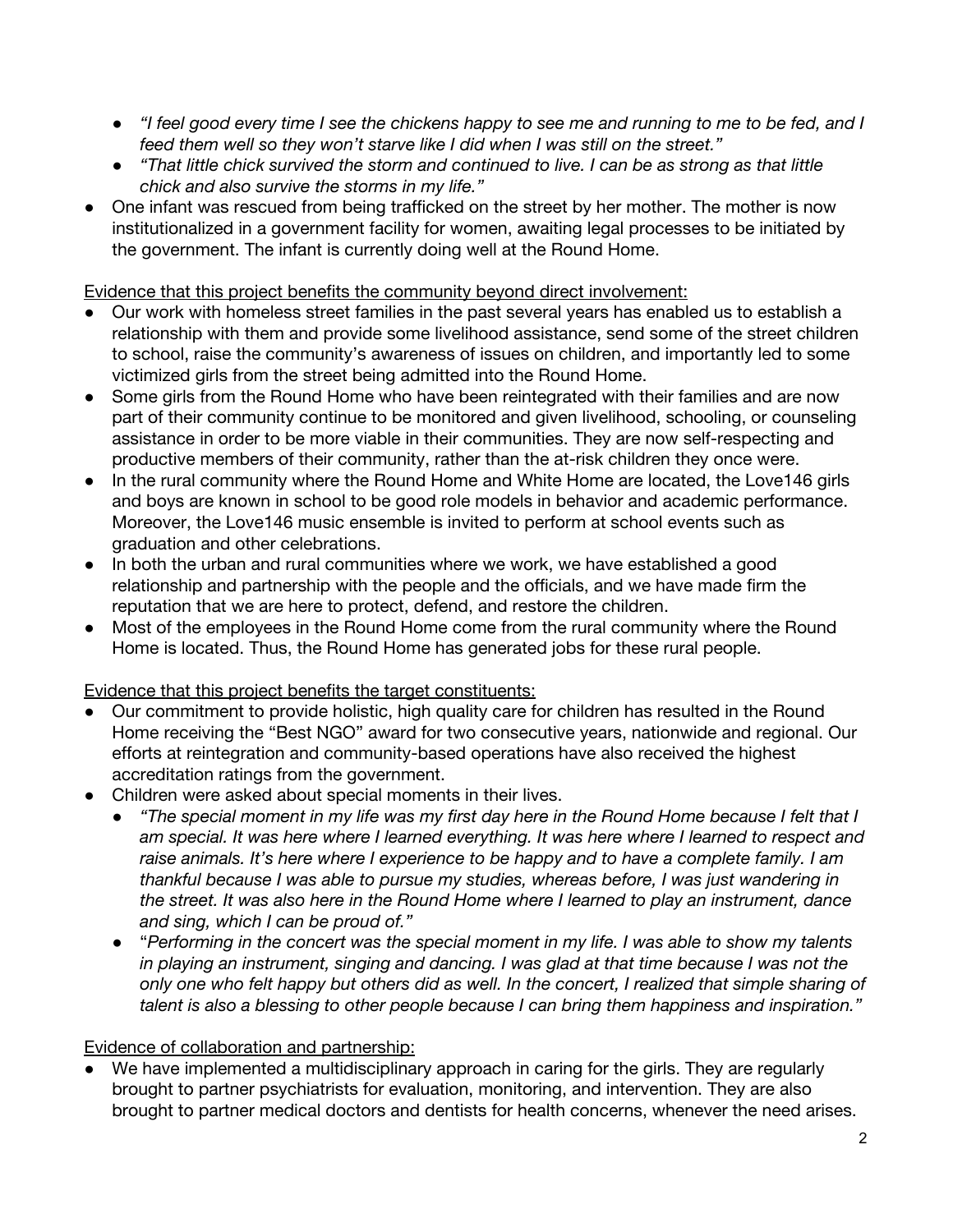A professional dietician approves the monthly menu. There is regular communication with their schoolteachers to discuss progress and any problems.

- We have maintained close collaboration with the concerned officers of the Department of Social Welfare and Development on issues that pertain to the girls' families and placement.
- We have ongoing cooperation with the Department of Justice and the National Bureau of Investigation regarding some of the girls' legal cases.
- We have an agreement with the local village officials, where the Round Home is located, that they would assist us whenever the need arises.

# **Philippines Survivor Care: The White Home**

The Love146 White Home provides holistic care for boys within a safe home setting and is characterized by the same care provided for girls in the Round Home. The White Home began organically through grassroots efforts, when boys asked us to look after them. Because it is out of their own volition and their own undertaking, the boys are taking responsibility for themselves; they have a sense of ownership in the process. They are zealous about their education, part-time livelihood, and improvement of character – the very programs that comprise a safe home and make it viable, that prevent exploitation and improve lives.

## **Volume**

Children directly impacted

- 9 clients in the WH, 2 which were new clients this year
- 1 client has been reintegrated this year
- 25 clients (inclusive of the current 9) in total since the boys shelter began operating

## **Depth**

Evidence of significant transformation in a child's life:

- All of the boys were trafficked because they come from very poor families and often, there was nothing to eat at home. They were not in school, did not have birth certificates, and had unattended health issues. Now, they are physically cared for, are counseled regularly, are in school, have birth certificates that ensure their identity and rights as citizens, and are discovering their potentials in arts, music, and academics.
- The boys continue to grow in self-awareness, in potential and in abilities, and their plans for their futures. One boy said,
	- *● "Before, I was just dreaming to go to school, because my parents couldn't afford to send me to school due to poverty. I was sad whenever I saw children in uniform going to school. But when I was brought here in the White Home, I was extremely grateful because my dream to study came true. So now that I am studying, I have the courage to face every trial in life, because I know that this will give me a bright future. I am thankful to Love146 because it is only here that I learned to dream for myself. Someday, I will help my father to earn for our family and buy the things that my family needs."*

## Evidence that this project benefits the community beyond direct involvement:

● Love146 conducted monthly community seminars for street dwellers and reintegrated clients of Manila. The seminars focused on the prevention of child trafficking, creation of a child friendly environment, and relevant health issues and legal concerns. The aim is to enable the participants to become catalysts of change as they implement their lessons and insights, share the same with others, and advocate for the elimination of child exploitation, which is rampant in the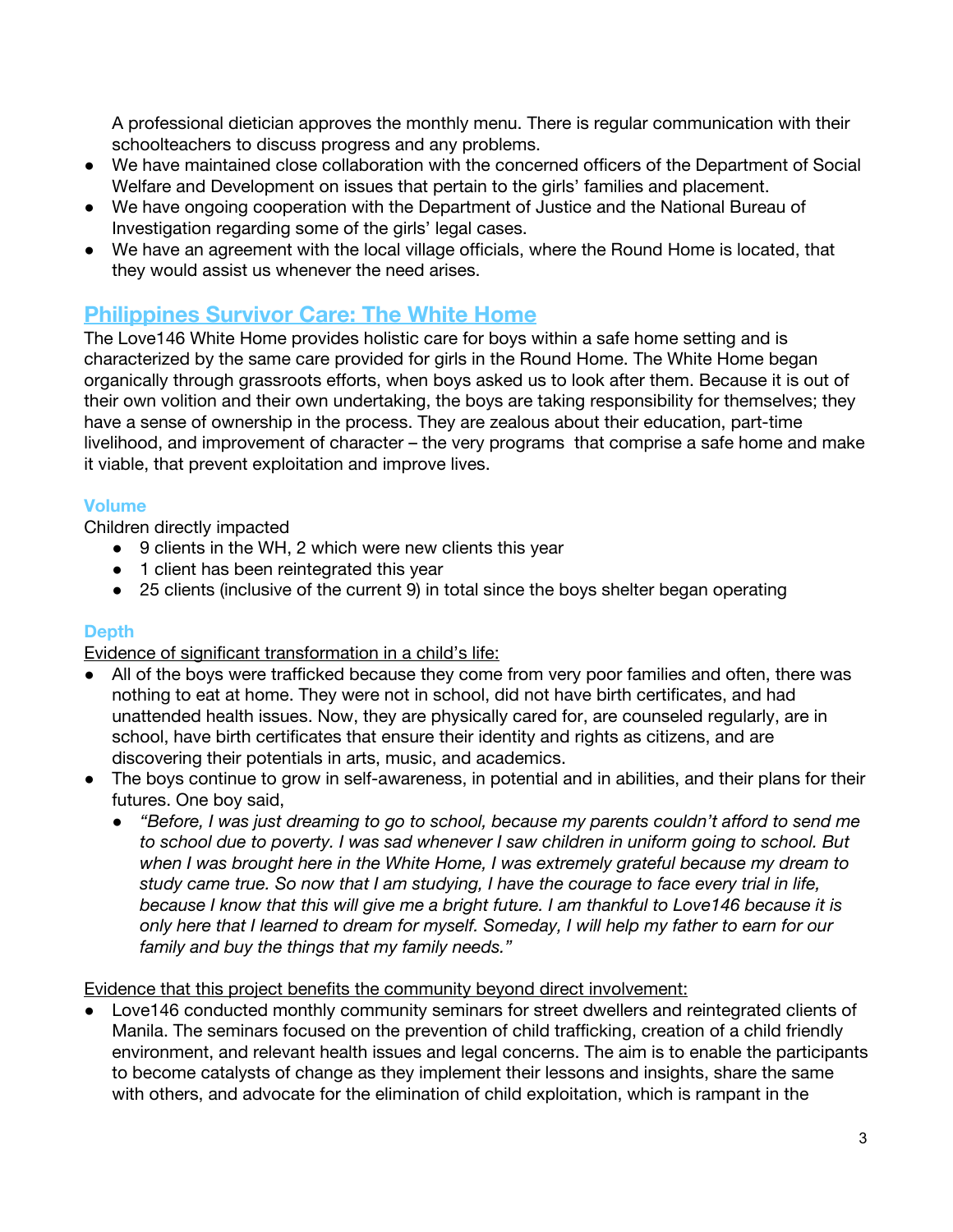community. Love146 also provided school supplies, school uniforms and scholarships for the reintegrated clients, as well as other street community children, in the belief that education serves as a protective factor from exploitation. Love146 provides livelihood assistance to the reintegrated clients and other community members in order to provide them with an additional or alternative source of income, which is one way of improving their lives and preventing them from resorting to illegal activities, to earn money.

• Some of the boys have been reintegrated and Love 146 continues to help with their schooling. They model to the community a picture of perseverance despite the odds.

#### Evidence that this project benefits the target constituents:

- Boys talked about how Love146 has changed their lives and given them a sense of control. They felt that they were at the mercy of the world and had nothing in themselves to sway the outcome of outside influences. Now they have a different view of self that speaks of an inner peace and self-confidence.
	- *"Love146 has made a great contribution to my total change. They molded me as a person with good values. I am deeply grateful for the opportunity to pursue my studies. I am also grateful for the trust and undying support. I will not waste the opportunity given to me."*
	- *● "I want other children to be able to go to school like me until they finish their studies. I don't want them to be like I was before when I was still on the street. And I want them to have patience and perseverance in their studies."*
- Among those that we have reintegrated, none have gone back to a life of exploitation.

#### Evidence of collaboration and partnership:

- We have implemented a multidisciplinary team approach in caring for the boys. They are regularly brought to partner psychiatrists for evaluation, monitoring, and intervention. They are brought to partner medical doctors and dentists for health concerns, as needed. A professional dietician approves the monthly menu. We are in regular communication with their schoolteachers to discuss progress and problems.
- We have maintained close collaboration with the Department of Social Welfare and Development on issues that pertain to the boys' families and placement.
- We have coordination with partner agencies regarding their legal cases.
- We have agreement with the local village officials where the White Home is located, so that they can provide assistance to us whenever the need arises.

## **U.S. Survivor Care: Connecticut**

In 2013, Love146 conducted a comprehensive environmental scan of the service needs and resources available to youth who were confirmed and suspected survivors of human trafficking and commercial sexual exploitation (HT/CSE) in Connecticut. Recognizing a significant gap in services for this population, Love146 responded by piloting a Survivor Care Program. Love146's Survivor Care Program is designed to provide and connect confirmed and suspected survivors to trauma-informed, individualized, and comprehensive services that contribute to their overall recovery and restoration.

Love146's Connecticut Survivor Care Program is unique in that it develops a care plan for each youth designed to best meet youth's personal needs and support them in their home communities. Working closely with state agencies and other community providers, Love146 helps ensure that youth are enrolled in school, advocates if special education and medical services are needed, and works to identify and build the capacity of caregivers (biological/foster/adoptive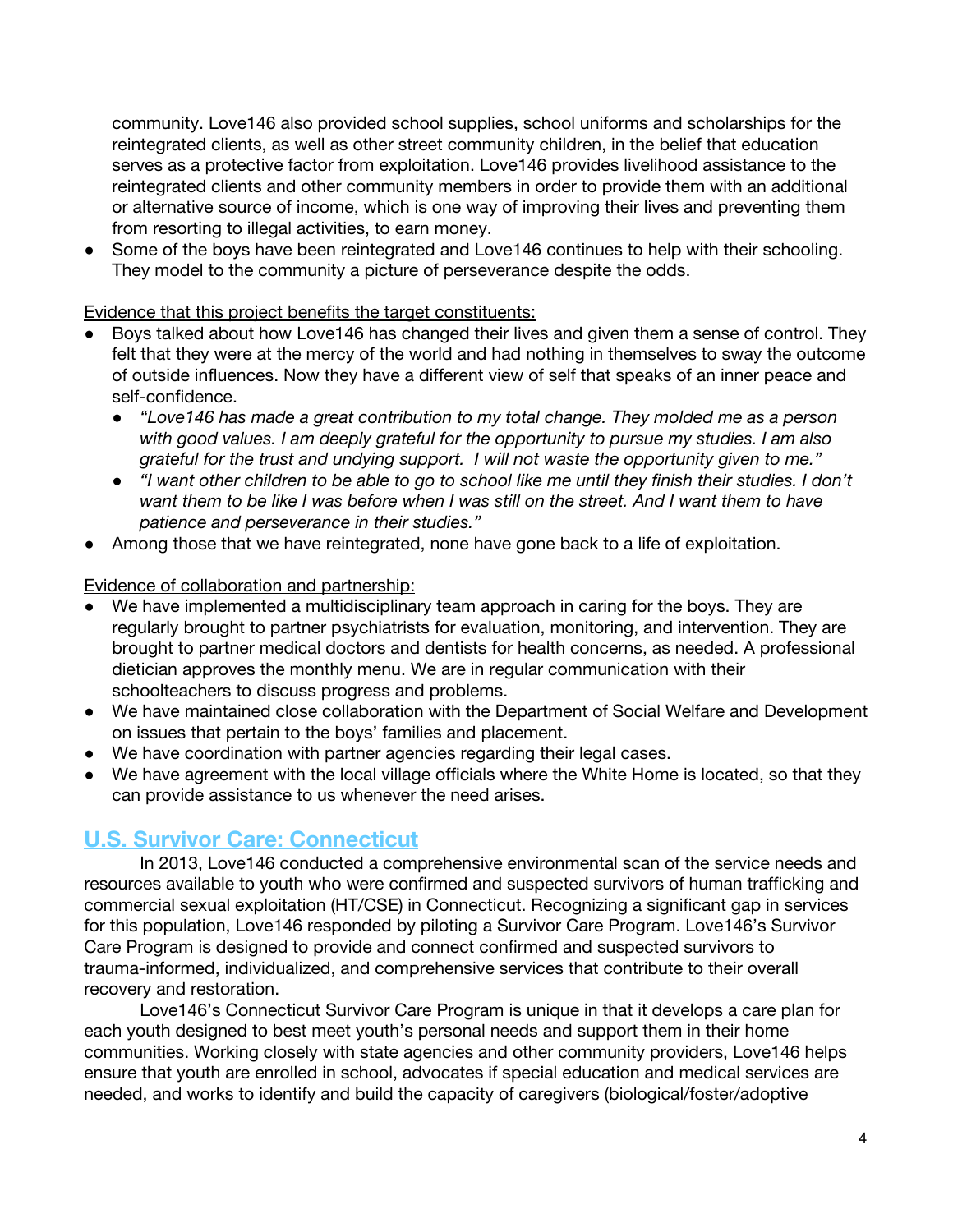parents and kin caregivers) and service providers so that they can better support survivors as they reintegrate into their home communities.

Youth who have been trafficked are at high-risk for further exploitation; thus, one of the first things we tell a youth is, "We go where you go. That means if you move placements, or foster homes, or run away and come back, we will always be there." Never closing a case, Love146 is committed to always being a safe space and support for the youth we serve.

In addition to providing long-term, trauma-informed, intensive wraparound services, the Love146 Connecticut Survivor Care Program offers one time "Rapid Responses" information and safety-planning meetings to confirmed and suspected survivors. During a Rapid Response, Love146 gives youth information on HT/CSE, the grooming process, internet safety, and healthy relationships. Love146 also provides youth with printed resource materials that have national hotline numbers youth can call in cases of emergency. Each youth is also given a Rapid Response Backpack, filled with generously donated items including a blanket, an emergency phone, a journal, a rain poncho, a teddy bear, toiletries, a stress ball, and other supplies both youth and service providers identified as being critical for this population. Following all Rapid Responses, Love146 offers caregivers and providers individualized recommendations for future services that can support youth as they continue their recovery and restoration.

Lastly, Love146 offers case consultations, working closely with state agencies and other providers serving confirmed and suspected survivors of HT/CSE. Through this process, Love146 helps providers identify appropriate and available resources to meet the unique needs of individual youth. Love146 also helps providers better understand the dynamics of HT/CSE, the grooming process, and unique considerations for effectively serving this population.

#### **Volume**

Youth directly impacted:

- 12 youth received ongoing *long-term* support services
- 77 youth received "rapid response" one-time meetings
- 97 youth received backpacks (including 77 who received "rapid response" meetings)
- 19 case consultations

#### **Depth**

Evidence of significant transformation in a youth's life:

- The Survivor Care team has provided quality long-term services to youth in Connecticut, helping them to exit exploitative situations, identify and access needed services, better understand their victimization, gain new skills, succeed in school, and increase their overall resiliency. Love146 has also helped to increase the capacity of caregivers and practitioners in supporting youth through direct intervention and case consultation.
- The Survivor Care program has had a number of notable academic successes over the past year. One youth receiving long-term services graduated high school, with another on track to graduate this summer. In addition, five youth passed their classes for the academic year and were promoted to the next grade. This past summer, three youth were engaged in summer school programs and two youth were engaged in appropriate employment.
- The Survivor Care program has also experienced success helping to facilitate youth's engagement in additional services to help address trauma in a healthy manner; five youth actively engaged in therapeutic services and three decided to engage in services to reduce their substance use. In addition, three youth have been able to appropriately advocate with government systems for services and supports they felt they needed.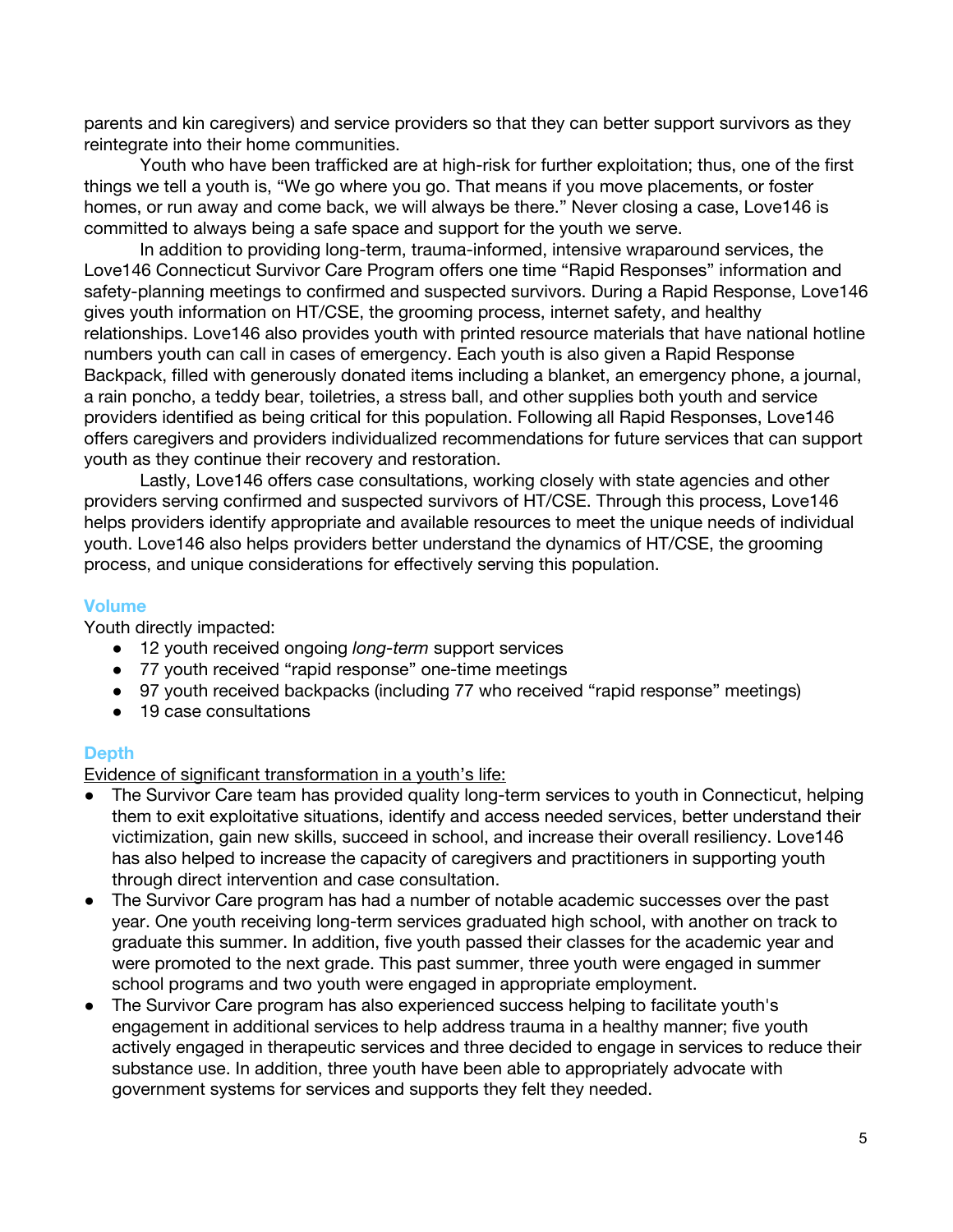Evidence that this project benefits the community beyond direct involvement:

- Throughout the course of the year, Love146 has provided training to law enforcement, forensic interviewers, child welfare staff, and community service providers. These efforts have helped raise the consciousness of human trafficking among first responders and have facilitated a collaborative approach to addressing cases of human trafficking. Love146 has also provided similar services to providers when participating in related case meetings for specific youth.
- Through Love146's participation on the Connecticut Department of Children and Families (DCF) Human Anti-Trafficking Response Team and the New Haven and Bridgeport Multidisciplinary Teams, Love146 has helped to ensure that victim voices and services continue to be a regular part of anti-trafficking conversations and efforts across the state.
- In March 2016, Love146 participated in a Joint Informational Forum with the Judiciary, Public Safety and Security, and Children's Committees to discuss what policy and legislative changes may assist in removing barriers to prosecuting cases of human trafficking in Connecticut. Love146 provided testimony regarding the importance of prosecutions for existing and potential future victims.

## Evidence that this project benefits the target constituents:

Below are quotes from youth who received long-term services within the last year:

- *● "I am learning I can be anything I want to be when I go to school and I even got high honors. I never did that before!"*
- *● "Love146 helped me become strong minded. I can speak up for myself now."*
- *● "Love146 helped me a lot, in the way that I am succeeding in life, in school, at home, with my family, and overall."*
- *● "Love146 has helped me become more aware of my surroundings, and to be careful."*
- *● "Love146 really helps when you're a stressed out person."*
- *● "Love146 is nice, and they know what they're doing."*

Below are quotes from youth who received rapid response services within the last year:

- *● "I learned I deserve happiness."*
- *● "I learned it wasn't my fault."*
- *● "I'm not going to get in the car anymore when they whistle."*
- *● "That makes sense. I couldn't figure out why I get so angry."*
- *● "Thanks for telling me there are others like me."*

## Evidence of collaboration and partnership:

Love146 participates in the following coalitions:

- The Connecticut Department of Children and Families (DCF) Human Anti-Trafficking Response Team
- The DCF Girls Provider Network
- The New Haven and Bridgeport Multidisciplinary Teams
- The Connecticut Coalition Against Trafficking
- The Connecticut Trafficking in Persons Council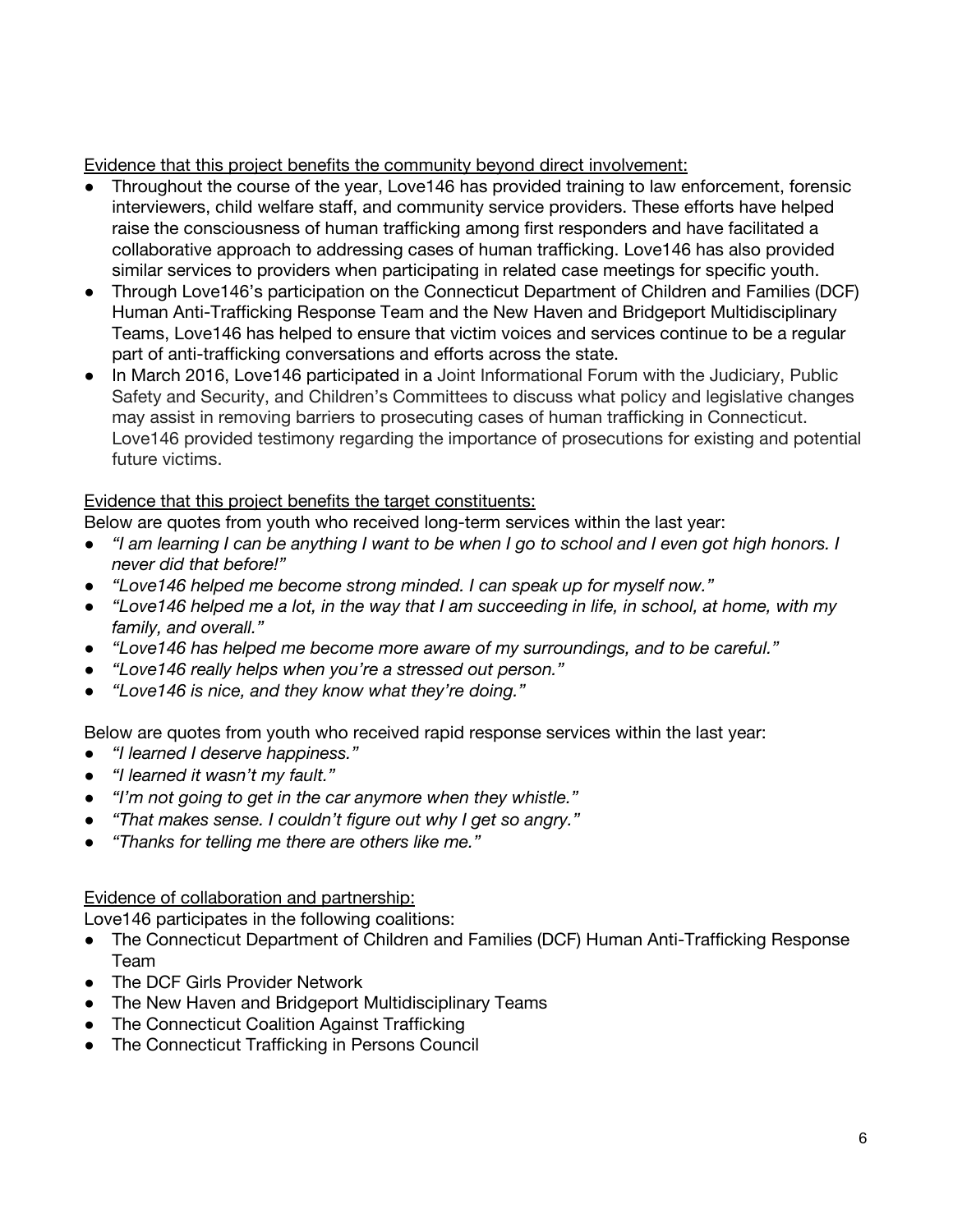# **U.K. Survivor Support**

This year, Love146 UK has expanded its ability to provide a range of Survivor Support services both directly to young people (foster care support and Care Leaver Support) and to those who are involved in their safeguarding (training and support to frontline practitioners - social workers / foster carers). Our focus on piloting safe accommodation based care to children trafficked into the UK, transitioned to engage with trafficked children and young people utilising one to one case management support. We have deepened key relationships with those who have journeyed with us (particularly Local Authorities) as we continue to work towards our vision and have proven we have the knowledge and the experience to continue delivering outstanding services to children and young people. We continue to innovate in new ways to safeguard children and young people, with the development of a new pilot project - Specialist Independent Accommodation- aimed at young people transitioning to adulthood.

## **Volume**

Children directly impacted

● 11 young people, plus a newborn.

Professionals directly impacted

- 322 professionals received Love146 Child Trafficking training / Awareness Raising
- 67 community members provided with Child Trafficking awareness raising

## **Depth**

## Evidence of significant transformation in a young person's life:

One young person we support arrived into the UK in the back of a truck with other men, women and children of his age. On arrival he was caught by the police though the others managed to flee. He was placed into the care of the Local Authority with other trafficked children where his safeguarding needs were not met. He was subsequently found by traffickers (who he at the time thought were his social workers) and forced into growing cannabis. He was never allowed out of the house he was taken to and was regularly beaten by the two men. After a period of 3-4 months he escaped when his captors were drunk and was found in a park by a member of the public. He was taken to the hospital and placed again into the care of the Local Authority, who contacted Love146 to provide wrap around support to the young person and his foster carer. During this time the relationship that the support worker has made with the young person has brought about a striking transformation. He feels able to trust, he does not want to run away, and he has goals and aspirations for his future. He has been moved into Love146 Specialist Independent Accommodation, where we will continue to support him as he transitions into adulthood.

## Evidence that this project benefits the community beyond direct involvement:

We have delivered high quality training and awareness raising to Local Authority Social Workers, Community Members, Foster Carers, and those most likely to encounter trafficked children and young people, equipping them with the tools to both identify and appropriately safeguard children.

Other sectors who benefitted from our trainings in this period include:

National Health Service

Portsmouth Diocese

Child and Adolescent Mental Health Service (CAMHS) Practitioners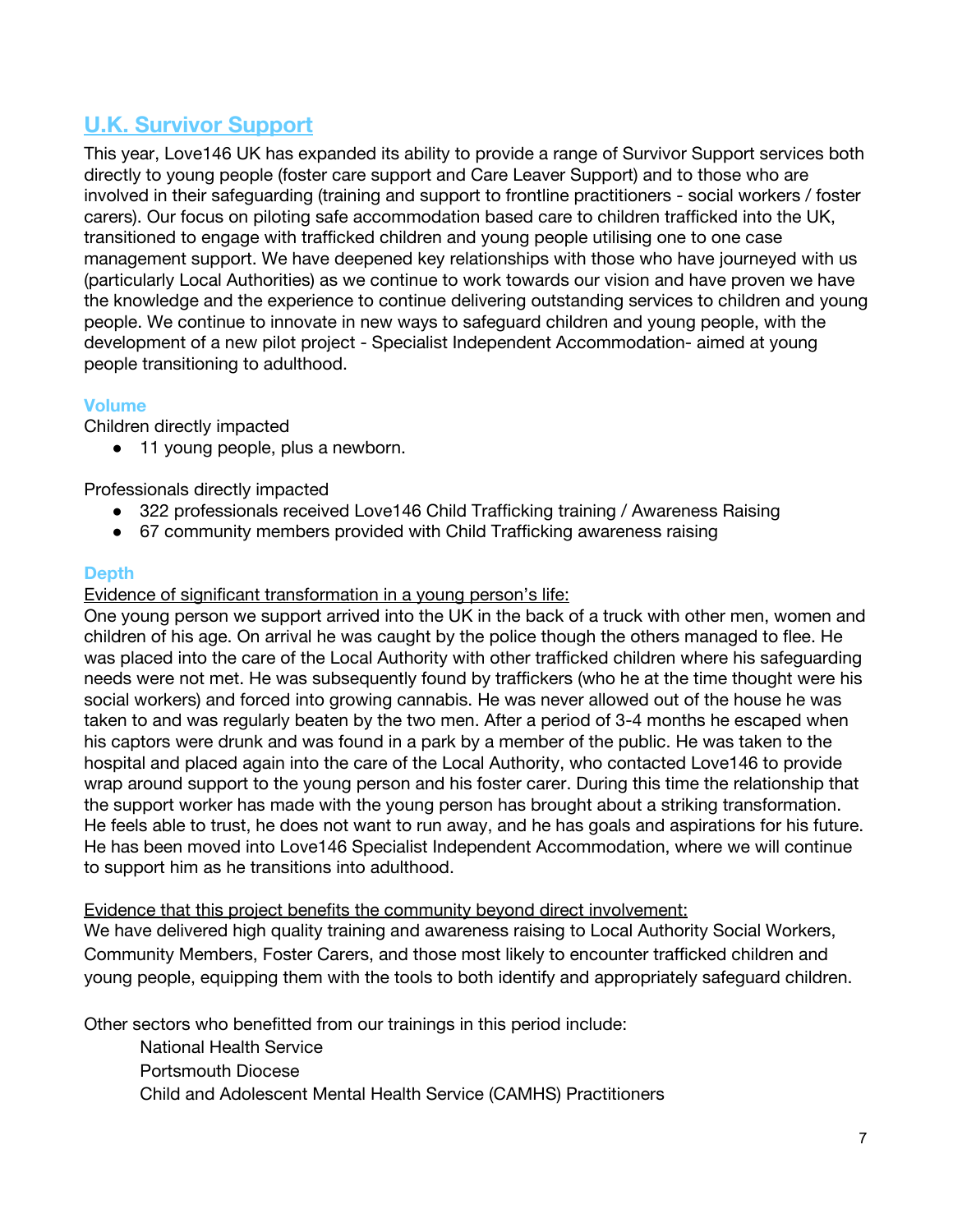### Health Visitors

These efforts in delivering high quality training have helped raise awareness of child trafficking among those who are the first to respond to safeguarding children.

### Evidence that this project benefits the target constituents:

When a young person who we accommodated in the Thousand Miles Home was transitioned to Local Authority care, he was placed alongside other young people who had also been trafficked into the UK. Due to the support and care he received from Love146 he has become an advocate for us and has encouraged two other young people to be referred to our Survivor Support program.

## Evidence of collaboration and partnership:

As part of our commitment to journey with trafficked young people for as long as it takes, we have regularly been part of multi-agency strategy meetings to plan ongoing actions to protect the young people who were in our pilot safe accommodation. Love146's UK Care Director offered Children's Service managers and practitioners, and the police, on site consultancy and expertise in guiding best practice for safeguarding and supporting children trafficked into the UK. This included the promotion of trafficking risk assessments, placement assessments, community risk assessments, missing person passports, and safety plans.

## **U.S. Prevention Education: Connecticut and Texas**

Youth at high-risk for human trafficking and exploitation have been recognized as an underidentified and underserved victim population across the United States. In July 2010, Love146 established the U.S. Prevention Education Program to help identify and disrupt vulnerabilities and behaviors that would increase a youth's risk of human trafficking and exploitation. In 2014, after identifying some critical gaps, Love146—along with a multidisciplinary team of experts in the field of child protection and evaluation—began the development of *Not a #Number*, a research informed child trafficking and exploitation prevention curriculum*.*

Since its inception, the U.S. Prevention Education Program has reached over 18,000 youth. Acknowledging the importance of reaching more children than is possible through direct implementation alone, Love146 provides training and technical assistance to schools, agencies, and organizations with the infrastructure and professional staff to effectively reach their own communities. Since January 2015, Love146 has licensed over 30 entities and certified more than 140 facilitators, and it is anticipated that approximately 1,500 additional facilitators will be certified in the next five years. Love146 engages a full spectrum response to prevention, including offering resources for caregivers and professionals to help them better respond to the needs of these youth.

## **Love146's U.S. Prevention Education Program has four key goals:**

Decrease youth's risk for exploitation: *Not a #Number*, a multi-level prevention curriculum designed to teach youth how to protect themselves from human trafficking and exploitation through information, critical thinking, and skill development, is the anchor of the program. *Not a #Number* integrates a holistic view of the issue by focusing on respect, empathy, individual strengths, and the relationship between personal and societal pressures that create or increase vulnerabilities.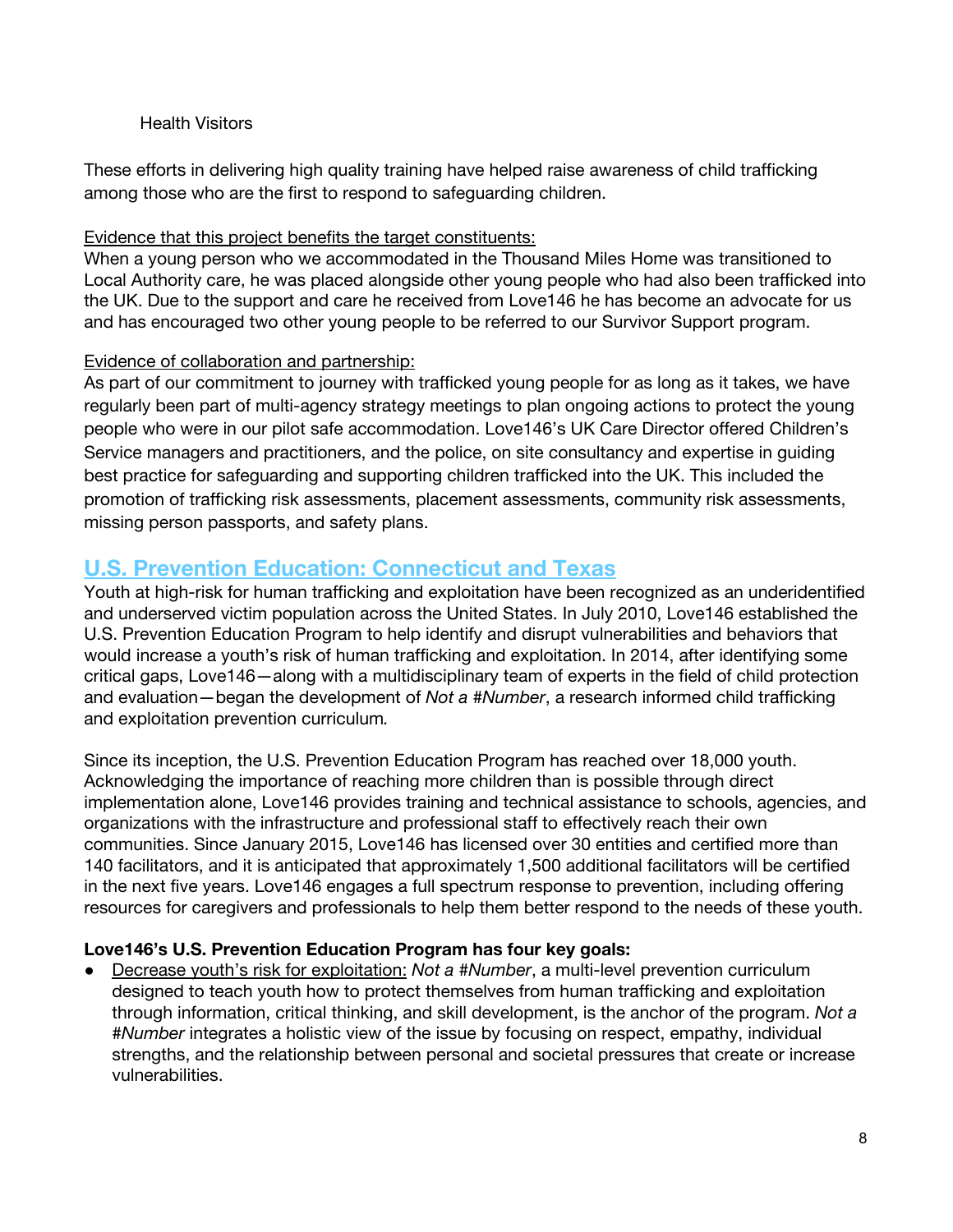- Support a comprehensive, whole-school or entire-system, response to human trafficking and exploitation: *Not a #Number* includes information to support a whole-school or entire-system response and has been designed to reinforce and integrate with other prevention efforts being facilitated to increase youth health and safety and improve school, agency, or organizational climate.
- Develop and maintain a strong, evidence-based approach to prevention: *Not a #Number* has been developed by experts in the field of human trafficking and commercial sexual exploitation and is designed to address the evolving tactics used to recruit and exploit youth. The curriculum is grounded in empirical literature and incorporates best practices in the field of prevention education. In order to continually evaluate the extent to which the materials in this curriculum are meeting its intended goals, curriculum developers worked with experts from the Crimes Against Children Research Center at the University of New Hampshire to design measurable skill-based learning objectives. Based on these learning objectives, the Crimes Against Children Research Center assisted in developing research-based assessment tools to facilitate immediate and long-term outcome evaluation efforts.
- Support a coordinated response to human trafficking and exploitation in Greater Houston: Through participation in human trafficking and CSE related coalitions and stakeholder meetings, the U.S. programs team is actively engaged in collaborative efforts in the Greater Houston area. In an effort to increase community providers' knowledge and capacity to prevent and identify human trafficking and exploitation, Love146 also provides training and technical assistance to key community providers working with at-risk and exploited youth.

## **Volume**

Children directly impacted:

- 959 youth received prevention education (552 reached through Love146 facilitators; 407 directly impacted through the training of adult service providers)
- 449 professionals and community members received training; and,
- 106 professionals were certified to facilitate *Not a #Number.*

Children directly impacted since the program began in 2010:

- 18,286 youth received prevention education; and,
- 3,973 professionals and community members received training.

## **Depth**

Evidence of significant transformation in a youth's life:

During a last round of implementation at a middle school, there was a group that engaged in the You Are #More activity at a deeper level compared to the other classes. This class became very invested in the last part of the activity where we ask youth to exchange papers with the "face" they created, turn it upside down and write something nice to someone else in the class. The youth wrote on each other's papers and some actually wrote on more than one. Several youth expressed that this was a positive experience for them and felt encouraged. One of the youth said, "I was feeling down when we first started and were writing all of the negative words, but now I am feeling so much better. This is the best that I have felt in school in a long time, especially knowing that people have nice things to say and that they are thinking about me. I wrote on someone's paper that I hadn't talked to in a long time but I think he is a cool kid."

## Evidence that this project benefits the community beyond direct involvement:

● While we continue to refine and enhance the FCT, we have received positive quantitative and qualitative feedback from participants. We have identified a few gaps in specific skills held by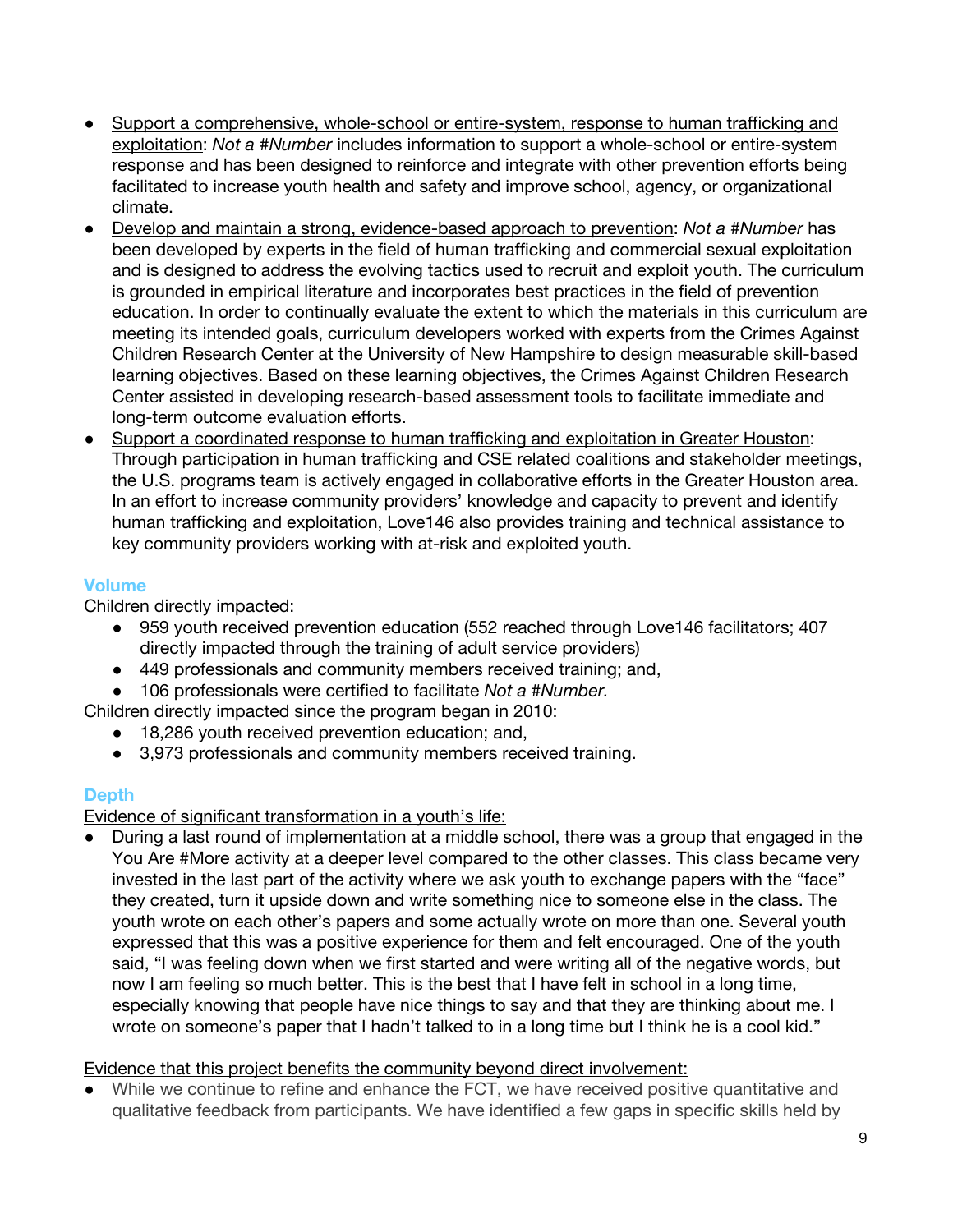facilitators (e.g., reflective listening, responding to disclosures) and have implemented changes in the Facilitator Certification Training (FCT) to help increase these skills. Initial feedback has been positive.

- Two facilitators who received the *Not a #Number* training made these comments:
	- *● "Full of great information, formatted to apply it to a very broad population so it can make a difference for everyone!"*
	- *● "This was a great training and the curriculum is developed in such a way that starts external and moves internal for the participants. The activities inspire conversation and thinking that expands knowledge well beyond human trafficking and exploitation."*

Evidence that this project benefits the target constituents:

We continue to receive positive feedback from direct implementation – both from students and the professionals working with them. After completing a basic assessment of pre/post data, we are able to report significant improvements in knowledge, attitudes, and intent to change behavior. For example, when asked whether or not they would call a hotline for support and resources if someone were hurting them, at post-test there was a 44% increase in participants who indicated that they would probably or definitely do so. This signifies an increase in their intent to seek out necessary support if they were to experience abuse.

Evidence of collaboration and partnership:

- CT Coalition Against Trafficking, CT Department of Children and Families HART Team, CT Permanent Commission on the Status of Women's Trafficking in Persons (TIP) Council, Mayor's Houston Area Anti Trafficking Council, Houston LGBTQ Homeless Initiative, and Houston ISD Community Partners Group: The team's participation in the delineated coalitions and collaboratives have continued to provide a positive opportunity to understand the work of local stakeholders, gaps in service, and other organization's experiences with identifying and working with survivors. It has also provided an opportunity to collaborate on prevention education, as well as share our expertise in order to improve programs and policy.
- Individual and Organizational Engagement/Collaboration: There has been significant relational development and engagement with a variety of individuals and organizations such as Twitter, NEST Educators, the U.S. Department of Education, Aspire Health Partners, the CT Department of Children and Families, Abeni, and Stephen Procopio.

## **Empowering Movement: Research**

Love146 supports research around best practices in prevention and aftercare as a basis for training, equipping of practitioners, and ultimately affecting change in children's lives.

- The Butterfly Longitudinal Research Project: a 10-year longitudinal research project following the reintegration of a select group of survivors of sexual exploitation and trafficking in Cambodia. The research is happening under the direction of Chab Dai in Phnom Penh. Now in Year 7, this research team has gathered data from the participants, and based on that data, produced two thematic papers:
	- o "Survivor Experiences and Perceptions of Stigma: Reintegrating into the Community"
	- o "Economic Reintegration of Survivors of Sex Trafficking: Experiences and Expressions of Filial Piety and Financial Anxiety"
- This year our research in SE Asia yielded three research reports.
	- o "To Help My Parents: An Exploratory Study on the Hidden Vulnerabilities of Street-involved Children and Youth in Chiang Mai, Thailand": the third in a series of baseline studies, so entitled as the direct quote from a 12-year-old boy who has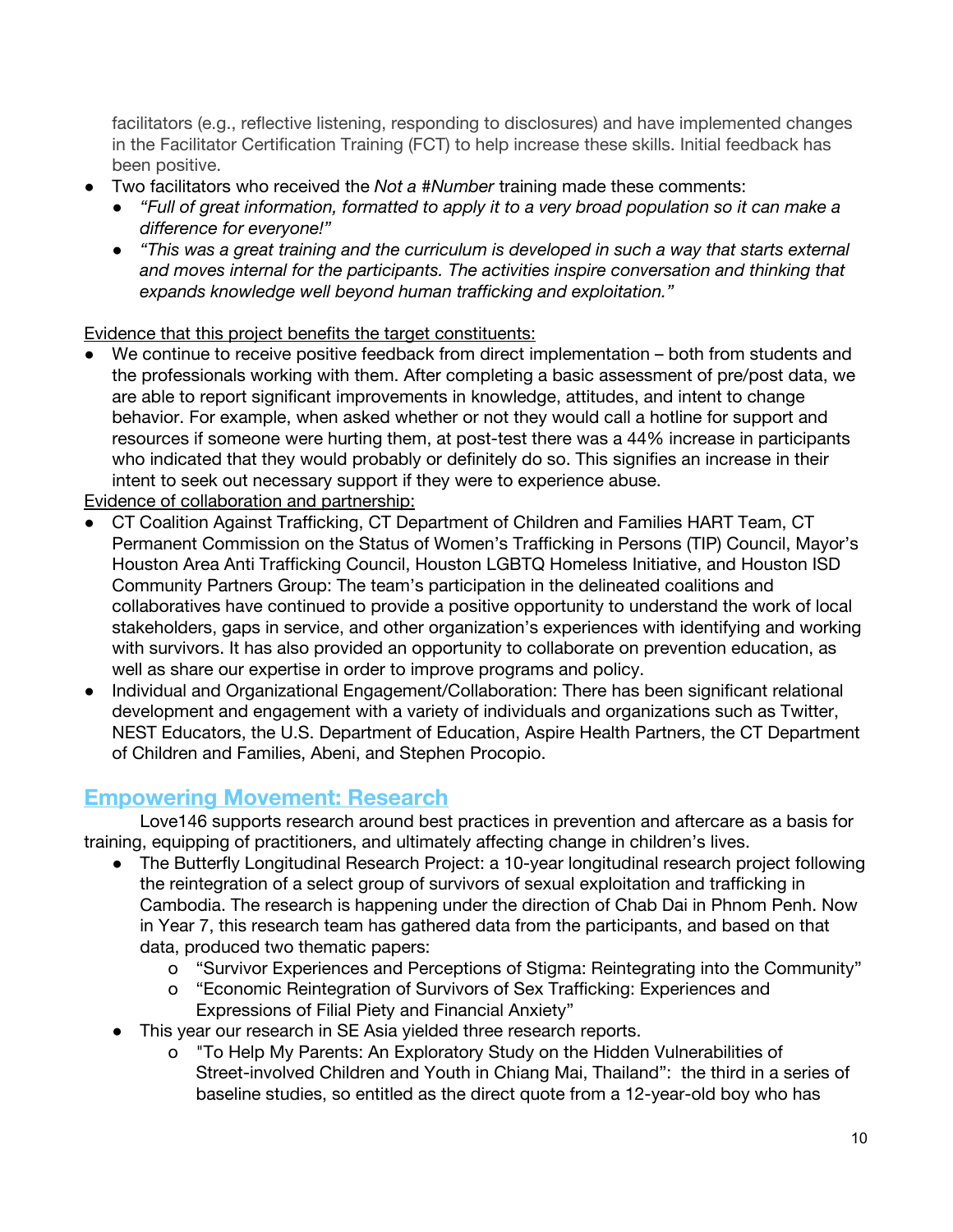spent his life on the streets in Chiang Mai. Despite having experienced both sexual and physical violence experienced during his work on the streets, he said his greatest source of pride is found in his ability to help his parents in their work on the streets. There were 55 participants in this study.

- o "Same Same But Different": There is an estimated 9-9.5 million transgender people in the Asia Pacific region with the largest percentages of (openly) transgender persons being found in Thailand and the Philippines. Through interviews with 60 transgender people, this study aimed to provide a broad baseline of data descriptive of the holistic needs and vulnerabilities of transgendered persons working in the sex industry in Bangkok, Thailand. This study, conducted two years ago, was finalized in this fiscal year. This report can be found on our website.
- o "They DIdn't Help Me; They Shamed Me", is a study of the vulnerabilities of street-involved boys in Manila. This is a direct quote from one of the 51 interviewees, an 11-year-old boy, a survivor of sexual violence he experienced during his life on the streets. This report can be found on our website.

#### **Volume**

Individuals/organizations directly impacted:

- Butterfly Longitudinal Research Project 128 survivors and 15 organizations
- Vulnerable Children Research 166 children

#### **Depth**

Evidence that this project benefits the community beyond direct involvement:

● The "Same Same But Different" study has sought to provide a basis for understanding the needs and vulnerabilities of transgender sex workers in Bangkok in hopes to highlight the often hidden vulnerabilities to exploitation and violence in their day-to-day lives. This is to help build a better understanding of this often-overlooked group of people in order for NGOs and social service providers to serve them better. The study finds transgender people in the Bangkok sex industry to be deeply vulnerable to a wide range of violence, including sexual and physical violence — with some dealing with this as a reality of their daily lives. This study filled in some of the gaps that exist in our knowledge of transgender persons in the Bangkok sex industry and provide a baseline of data to better understand their experiences. International studies, as well as our previous baseline work in Phnom Penh, Cambodia, have documented grave physical abuses toward transgender sex workers and shown transgender persons to have high rates of family discrimination. These studies have also demonstrated the chronic social stigma that transgender persons face throughout their lives.

#### Evidence that this project may benefit the target constituents:

● Butterfly Longitudinal Research Project: Based on findings reported in the "Economic Reintegration" study, researchers recommend a four-part model for financial capability which would benefit survivors of trafficking and sexual exploitation. By the end of the 10 years of the Butterfly Longitudinal Research project, the research team will have collected enough data to be able to draw a reasonable picture of survivors' economic and filial experience, before, during, and after their trafficking experience. This will greatly contribute to painting the full picture of how and why people (in particular, from Southeast Asia) are trafficked, what, specifically, contributes to a victim's vulnerability, and an understanding of how pre-trafficking vulnerability and risk can be mitigated to both prevent trafficking and to better assist and support trafficking survivors once they have reintegrated.